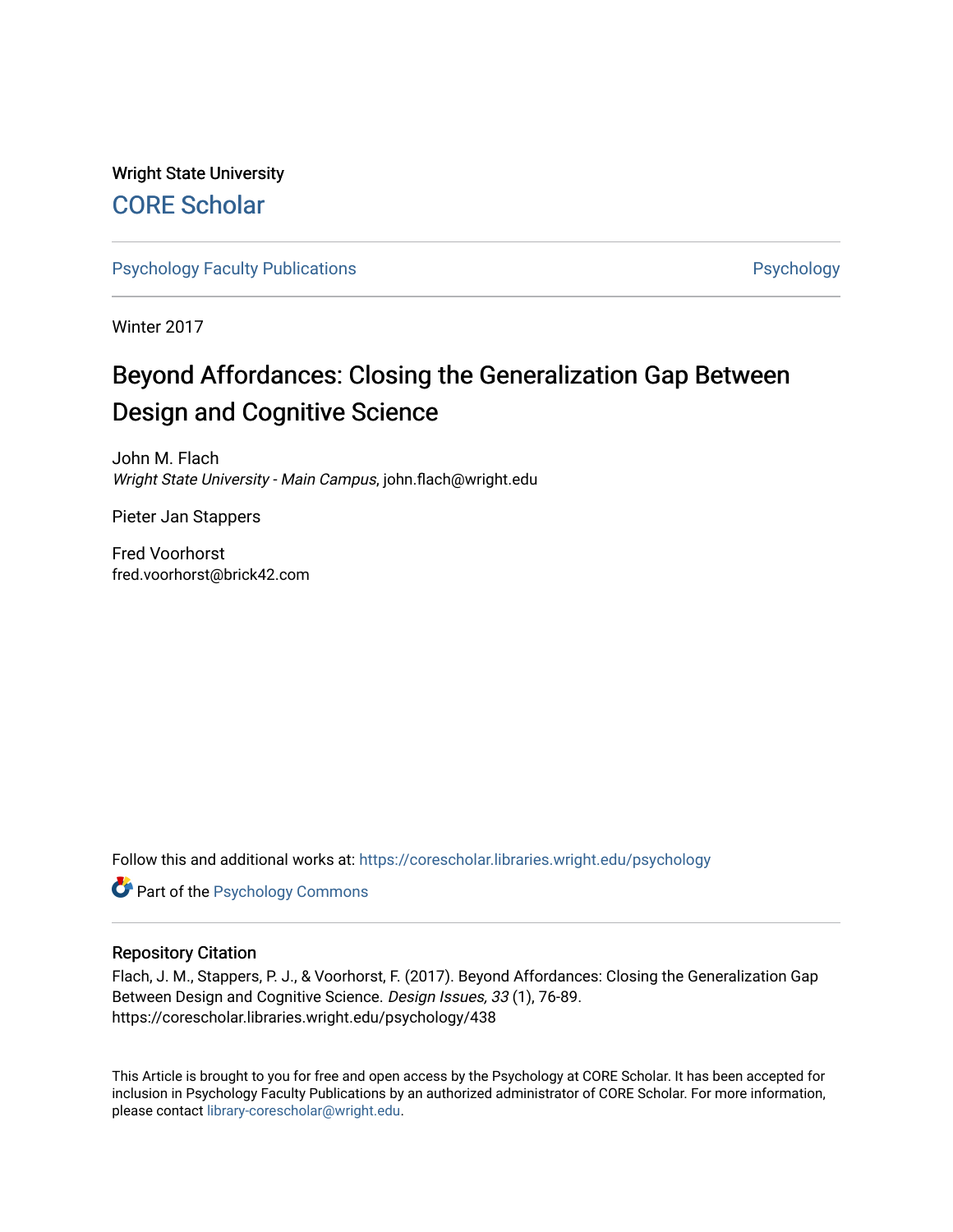# **Beyond Affordances: Closing the Generalization Gap Between Design and Cognitive Science**

John M. Flach, Pieter Jan Stappers, Fred A. Voorhorst

#### **Introduction**

Traditionally, the focus of many design disciplines has been on the form and function of the "product" (e.g., consumer appliances, living/work spaces, software/interfaces). The past three decades have seen a substantial broadening toward the design of experiences, interactions, services, and larger systems perspectives,<sup>1</sup> but for many designers the product artifact is still the main deliverable of their profession.

Likewise, in the cognitive science discipline, which also is diverse, the focus of many researchers has been and continues to be on internal processes of mind or brain. Again, the properties of the external stimuli or ecology (e.g., the space, tools, products, information technologies, and work domains) and the importance of the physical body certainly have not been completely ignored, but these aspects typically have been considered secondary to the core interests of cognitive science and to the training requirements for cognitive scientists. And again, as in design, there are some who are interested in broadening the perspective to consider additional aspects of experience, including ecological psychology, ecological rationality, situated cognition, embodied cognition, and evolutionary psychology.2

Despite the broadening of perspectives in both disciplines, a gap remains in these perspectives, as depicted in Figure 1. This gap makes connecting the discoveries and insights in one discipline to those of the other discipline difficult. Thus, designers are challenged to apply the discoveries and theories from cognitive science to improve their product designs, and cognitive scientists are challenged to learn from the successes and failures of design innovations.

In this paper, we explore the gap between these two disciplinary perspectives with the goal of creating a common ground so that the two disciplines can work together to enrich our

**76** Design*Issues:* Volume 33, Number 1 Winter 2017 © 2017 Massachusetts Institute of Technology

1 See, e.g., B. Joseph Pine and James H. Gilmore, *The Experience Economy: Work is Theatre & Every Business a Stage* (Boston: Harvard Business Press, 1999); Bill Moggridge, *Designing Interactions* (Cambridge, MA: MIT Press, 2007); Froukje Sleeswijk Visser, ed., *Service Design by Industrial Designers,* 1st ed. (Delft, the Netherlands: Lulu, 2013); and Patrick E. Waterson, M.T.O Gray, and C. W. Clegg, "A Sociotechnical Method for Designing Work Systems," *Human Factors: The Journal of the Human Factors and Ergonomics Society* 44, no. 3 (2002): 376–91, respectively.

2 See, e.g., James J. Gibson, *The Ecological Approach to Visual Perception* (Boston: Houghton Mifflin, 1979); Peter M. Todd, Gerd Gigerenzer, and the ABC Research Group, *Ecological Rationality* (Oxford: Oxford University Press, 2012); Lucy A. Suchman, *Plans and Situated Actions* (Cambridge: Cambridge University Press, 1987); and George Lakoff and Mark Johnson, *Philosophy in the Flesh: The Embodied Mind and Its Challenge to Western Thought* (New York: Basic Books, 1999); and Leda Cosmides and John Tooby, "Beyond Intuition and Instinct Blindness: The Case for an Evolutionarily Rigorous Cognitive Science," *Cognition* 50 (1994): 41–77, respectively.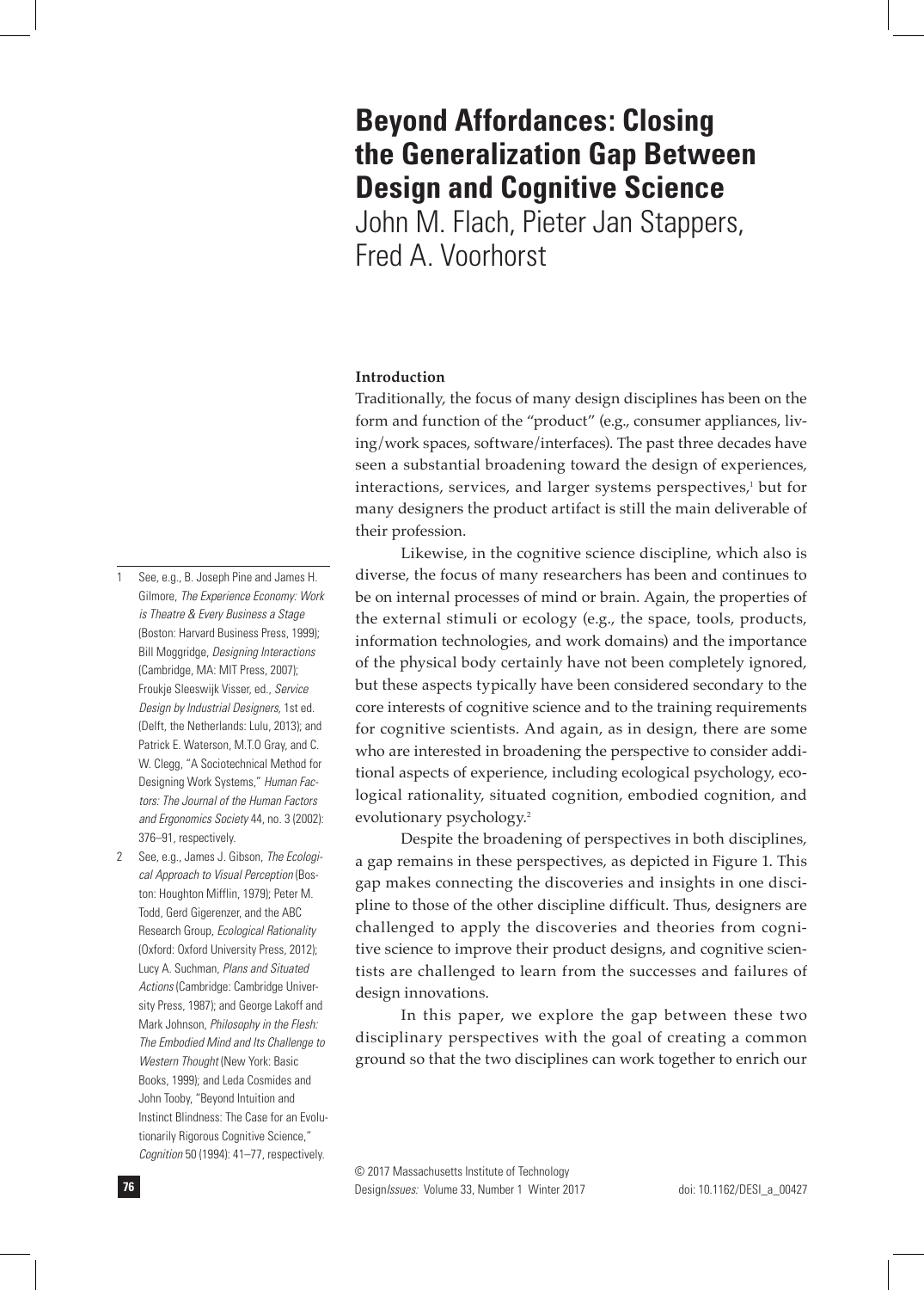Figure 1 Generalization gap between the disciplines of Design and Cognitive Science. © John M. Flach.



understanding of human experience. Although both disciplines contribute to our understanding of human experiences with products, integrating the separate contributions into a unified theory can be difficult because of their distinct perspectives and languages.

A first step in this exploration is to consider the notion of affordance, which Gibson formulated as a necessary construct for extending cognitive science to address people's ability to skillfully link perception and action.3 Norman introduced the affordance construct to the design discourse, where it was adopted with some degree of success, as well as some confusion.4 We argue that the affordance construct partially bridges the gap between a product-centered perspective and a human-centered perspective, but that alone it is not sufficient. Thus, we also suggest two additional dimensions and describe a framework that includes three axes for evaluating the human–product experience: affording, specifying, and satisfying.

The peaks in the simplified distributions in Figure 1 represent the typical, distinct disciplinary foci of design (productcentric) and cognitive science (human-centric). However, within each discipline, certain people (e.g., interaction designers and cognitive systems engineers) are specifically interested in the relations or emergent properties associated with interactions between people and products (or ecologies). In addition, a growing skepticism has questioned whether these emergent properties can be fully addressed from either a product-centric or a human-centric

<sup>3</sup> See Gibson, *The Ecological Approach.*

<sup>4</sup> See Donald A. Norman, *The Psychology of Everyday Things* (New York: Basic Books, 1988).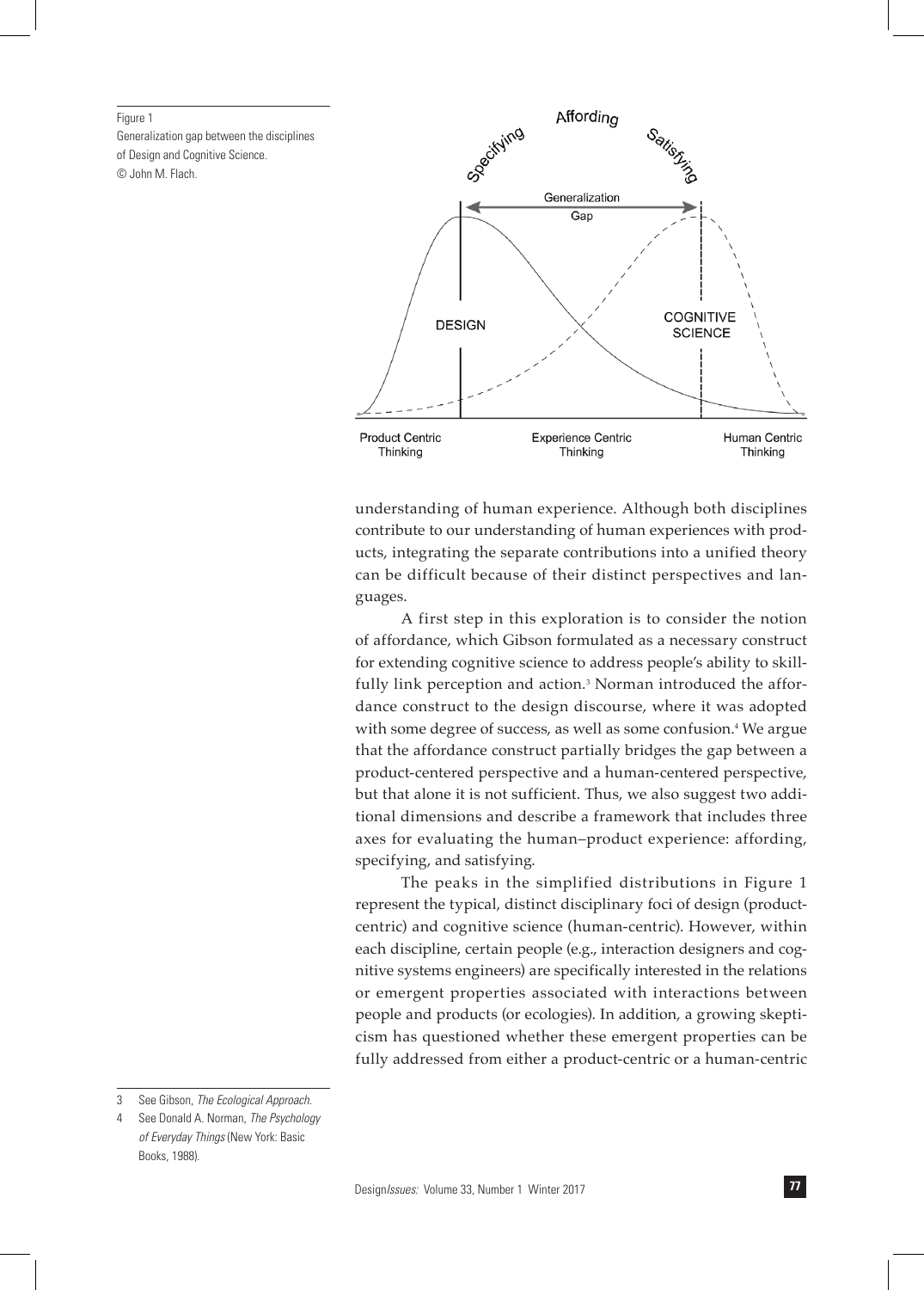perspective. The alternative is an experience-centric perspective, which assumes that the coupling of mind and product cannot be fully described by adding together the constructs from the two different perspectives. Instead, the need is for constructs that directly reflect properties of the coupling or fit: holistic properties of experience.<sup>5</sup>

# **A Brief History of the Concept of Affordance**

As noted, one construct that connects human and product and that has become popular with designers is that of *"affordances."*<sup>6</sup> The term was originally introduced by Gibson to amend the shortcomings of the construct of "stimulus" as it had been used in psychology.7 Gibson identified the need to ground the construct in the ecology, or the meaningful objects (or products) in an environment and their functional significance for a human (or animal):

First, the environment must be described, since what there is to be perceived has to be stipulated before one can even talk about perceiving it. This is not the world of physics but the world at the level of ecology.<sup>8</sup>

The construct of affordance largely was introduced as a way to describe the environment at the level of ecology. Thus, Gibson generated the following definition of affordances:

The affordances of the environment are what it offers the animal, what it provides or furnishes, either for good or ill. The verb to afford is found in the dictionary, but the noun affordance is not. I have made it up. I mean by it something that refers to both the environment and the animal in a way that no existing term does. It implies the complementarity of the animal and the environment.<sup>9</sup>

The affordance construct provided a direct way to talk about the possibilities that a product's design offered to people (e.g., whether a door afforded opening, whether a software application afforded printing, or whether a smart phone afforded texting). When Norman introduced the term to designers, the new information technologies were beginning to create new challenges for design professionals. Previously, designers had dealt primarily with mechanical objects, where the functions were tightly coupled to the physical forms (e.g., hand tools or kitchen appliances). When they had to design information technologies, such as personal computers, designers were faced with two new challenges associated with the much looser coupling between form and function: First, the functions performed by the products were much more abstract, and the physical form of the computer did not provide

- 5 See, e.g., John M. Flach and Fred A. Voorhorst, *What Matters?* (Dayton, OH: Wright State University Library, 2016).
- 6 See, e.g., Norman, *The Psychology of Everyday Things;* and Donald A. Norman, "Affordances, Conventions, and Design," *Interactions* 6 (1999): 38–41. See also William Gaver, "Technology Affordances," Proceedings CHI 91 (New York: ACM Press, 1991): 79–84; Victor Kaptelinin, "Affordances," *The Encyclopedia of Human–Computer Interaction* (Aarhus, Denmark: Interaction Design Foundation, 2014).
- 7 James J. Gibson, "The Concept of the Stimuli in Psychology," in *Reasons for Realism,* ed. Edward Reed and Rebecca Jones (Hillsdale, NJ: Erlbaum, 1982), 333–48. Originally published in *American Psychologist* 15 (1972): 694–703.
- 8 Gibson, *The Ecological Approach,* 2.
- 9 Ibid., 127.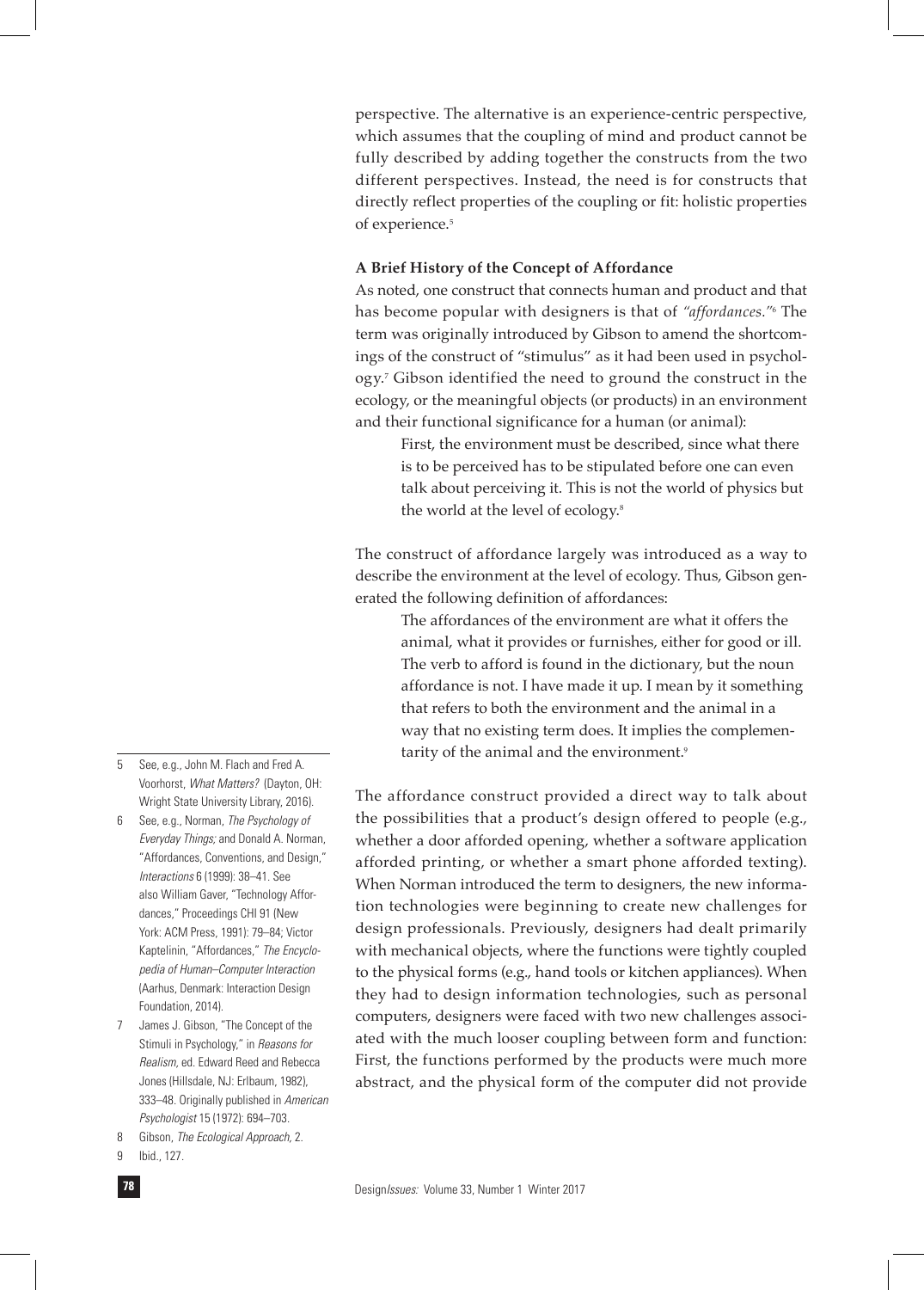"hints toward use" in the way mechanical solutions often had. Second, designers had a broad new palette from which to create alternative representations to communicate the functions because of the innovations in visual and auditory display technologies (e.g., direct manipulation interfaces).10

Designers quickly appreciated that the affordances designed into a product would not be used unless they were made apparent to the human users. This realization led to confusion between the possibility of actions and the expression of those possibilities. For many designers, the term affordance meant a visual icon to express hidden functionality. This prompted Gaver to distinguish between "perceptible affordances" and "hidden affordances."<sup>11</sup> Later, Norman tried to address the confusion and introduced a new term, *signifiers,* to denote the expression of affordances.12

# **Relations Between Affordance and Information**

The relationship between affordance and information had been core to Gibson's work—and it has been difficult to explain because both of these concepts are relations themselves: An affordance is a relation between an acting human (or animal) and (a part of) his or her environment (e.g., a product); information is a relation between perception and action in an environment. In fact, searching for the information basis underlying the skilled realization of affordances was central to Gibson's research program, leading to the study of ecological optics and the hypothesis of "direct perception."13 Under this hypothesis, structure in optical flow fields can directly specify affordances associated with skilled performance, such as the control of locomotion.<sup>14</sup>

The importance of representing the affordances in a work domain as information accessible at the interface, which people can then learn to pick up and comprehend, was fully appreciated by both Gaver and Norman.15 It also has been appreciated by engineers working on the design of interfaces for safety-critical systems, such as nuclear power plants and advanced aircraft (i.e., on cognitive systems engineering). For example, Woods notes that:

There are no a priori neutral representations… The central question is what are the relative effects of different forms of representation on the cognitive activities involved in solving domain problems. HCI research then needs to investigate representational form as opposed to merely visual form, to investigate the referential functions that are performed by HCI tokens within a symbol system, and to investigate the interface as a coherent representational system rather than as a collection of independent parts, e.g., display pages.<sup>16</sup>

- 10 Ben Shneiderman, *Designing the User Interface: Strategies for Effective Human–Computer Interaction,* 2nd ed. (Reading, MA: Addison-Wesley, 1992).
- 11 Gaver, "Technology Affordances."
- 12 Donald A. Norman, "Signifiers, Not Affordances," *Interactions* 15, no. 6 (2008): 18–9 http://doi.acm.org/10.1145/ 1409040.1409044 (accessed July 18, 2016).
- 13 Gibson, *The Ecological Approach.*
- 14 James J. Gibson et al. "Parallax and Perspective During Landings," *American Journal of Psychology* 68 (1955): 372–85.
- 15 Gaver, "Technology Affordances"; Norman, "Signifiers, Not Affordances."
- 16 David D. Woods, "The Cognitive Engineering of Problem Representations," in *Human-Computer Interaction and Complex Systems,* ed. G.R.S. Weir and J. L. Alty, (London, UK: Academic Press, 1991), 175.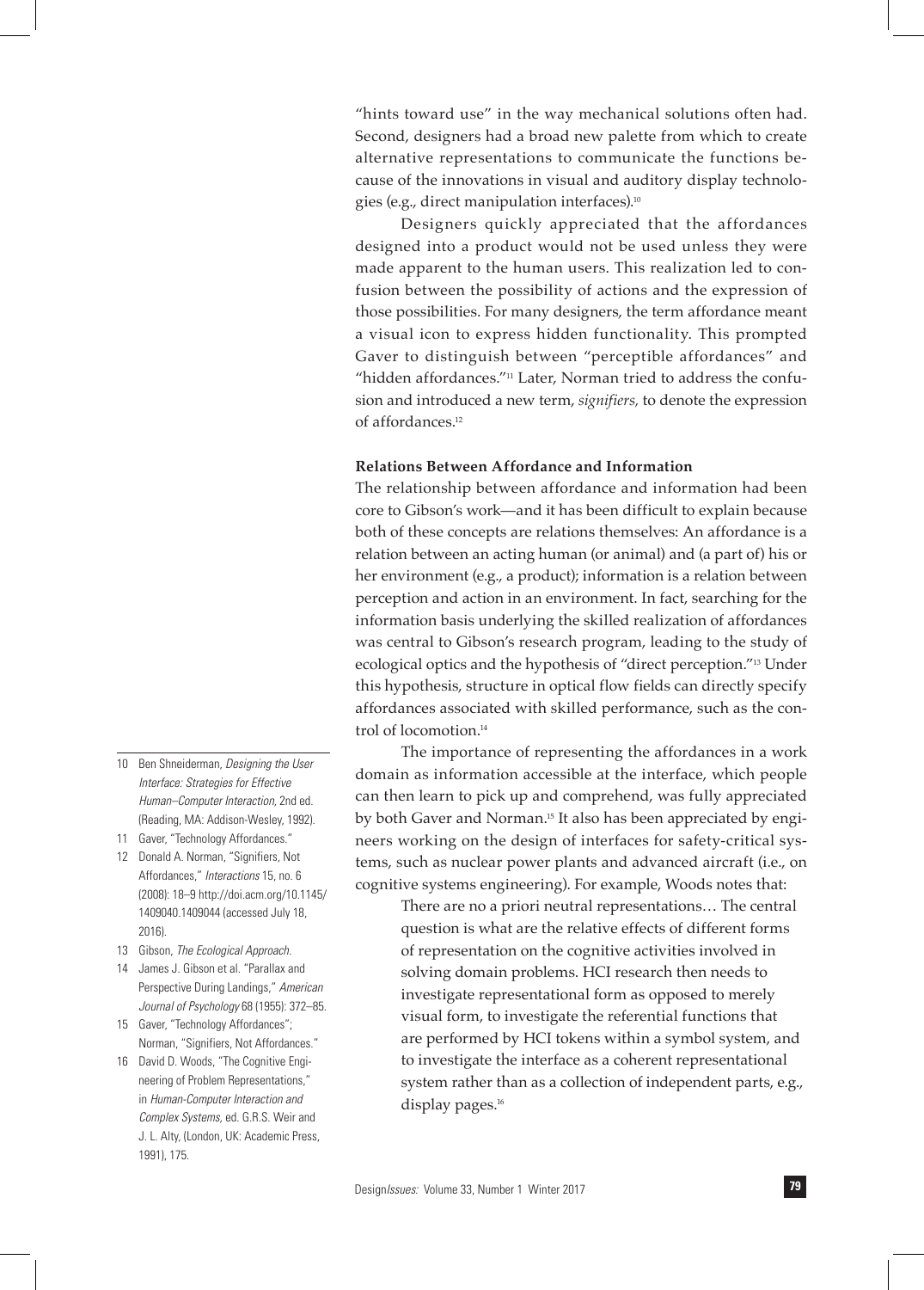Rasmussen and Vicente have formalized an approach to representational design called ecological interface design (EID).<sup>17</sup> The "ecological" label is a direct recognition of the significance of Gibson's constructs of affordance and information on the framing of this approach to interface design. Thus, the thrust of EID is to discover and identify the affordances within a work domain through work domain analysis<sup>18</sup> and then to develop interfaces that help people to "see" and "explore" (e.g., through direct manipulation) the field of possibilities in order to manage complex processes safely and efficiently.<sup>19</sup>

#### **A Third Facet: Value**

The affordance dimension considers what actions are possible and the information dimension considers which actions can be recognized, but the question remains of what action should or will be chosen. Of the possibilities that are recognized, which possibilities are desirable, and which ones are hazardous? This third facet raises the issue of the potential value associated with the consequences of performing an action. For example, multiple ways for closing a computer document might be available, some of which save any changes made and some that do not save the changes. Depending on the intentions of the user, the consequence of saving changes might or might not be desirable. Thus, in designing a representation to support satisfying interactions with a computer, specifying the consequences of the possible actions also is important, so that people can choose actions that are compatible with their intentions (e.g., revising a document) and avoid actions that lead to undesirable consequences (e.g., inadvertently deleting hours of editing on a document). These consequences introduce the dimension of value.

The idea that consequences or values directly shape human experience actually predates the construct of affordance. As Gibson noted, Gestalt psychologists (e.g., Koffka and Lewin) recognized that "the meaning of a thing seems to be perceived just as immediately as its color."20 Koffka used the term "demand character,"<sup>21</sup> and Lewin used a term that was translated to "valence."<sup>22</sup> Gibson writes:

The concept of affordance is derived from these concepts of valence, invitation, and demand, but with a crucial difference. The affordance of something does not change as the need of the observer changes. The observer may or may not perceive or attend to the affordance, according to his [her] needs, but the affordance, being invariant, is always there to be perceived. An affordance is not bestowed upon an object by a need of an observer and his [her] act of perceiving it. The object offers what it does because it is what it is in terms of ecological physics instead

- 17 Jens Rasmussen and Kim J. Vicente, "Coping with Human Errors Through System Design: Implications for Ecological Interface Design," *International Journal of Man-Machine Studies* 31 (1989): 517–34; Kim J. Vicente and Jens Rasmussen," Ecological Interface Design: Theoretical Foundations," *IEEE Transactions on Systems, Man, and Cybernetics SMC-22* (1992): 589–606.
- 18 For example, Kim J. Vicente, *Cognitive Work Analysis* (Mahwah, NJ: Erlbaum, 1999); Neelam Naikar, *Work Domain Analysis* (Boca Raton, FL: CRC Press, 2013).
- 19 For more on interface design, see, e.g., Kevin B. Bennett and John M. Flach, *Display and Interface Design: Subtle Science, Exact Art* (London: Taylor & Francis, 2011); Catherine M. Burns and John Hajdukiewicz, *Ecological Interface Design* (Boca Raton, FL: CRC Press, 2004); Clark Borst, John M. Flach, and Joost Elerbroek, "Beyond Ecological Interface Design: Lessons from Concerns and Misconceptions," *IEEE: Systems, Man, and Cybernetics 99* (2015): 1–12.
- 20 Gibson, *The Ecological Approach,* 138.
- 21 Kurt Koffka, *Principles of Gestalt Psychology* (New York: Harcourt, Brace, 1935).
- 22 Junius F. Brown, "The Methods of Kurt Lewin in the Psychology of Action and Affection," *Psychological Review* 36 (1929): 200–21; and Alfred J. Marrow, *The Practical Theorist: The Life and Work of Kurt Lewin* (New York: Basic Books, 1969).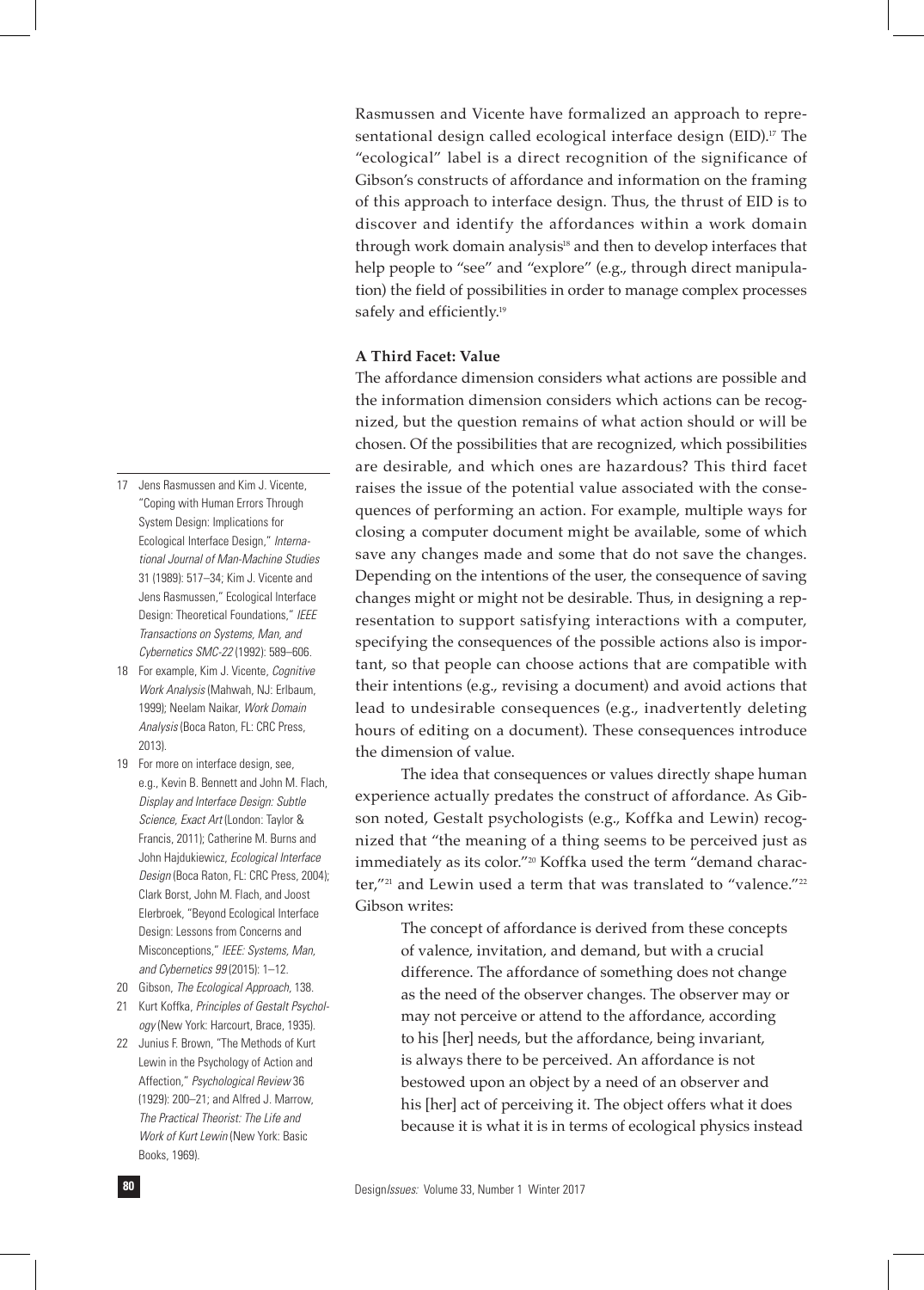of physical physics, and it therefore possesses meaning and value to begin with. But this is meaning and value of a new sort.23

Gibson introduced the construct of affordance to avoid the dualistic trap that requires two objects—for example, an actual fire exit (the physical object) and a constructed mental image of the fire exit (the phenomenological object). His theory of direct perception argued that people directly interacted with the actual fire exit, not with a mental image of it. By including the qualifications "for good or ill" in his definition of affordance, Gibson subsumed the value dimension (e.g., the valence of an object) within the affordance construct. Thus, the affordance construct represented the meaning of an object in terms of what people could do with it and of why they might (or might not) want to use it.

However, we suggest that it may be useful to differentiate between what is possible (i.e., what can be done) and what is desirable (i.e., what will satisfy a need or attract attention) when describing human experience. For example, in the case of the fire exit, differentiating between the possibilities for action (e.g., is a door pass-through-able?); the value or potential benefits of that action (e.g., does it lead to safety?); and the information both that specifies the capacity for action (e.g., the relative visual angle) and that presages the consequences of that action (e.g., a flashing fire exit sign) might be useful. In designing an icon on a computer interface, considering what actions are afforded (e.g., is it clickable, drag-able?); what consequences result from each action (e.g., opening or closing an application, relocating a file); and what information specifies the action possibilities and the consequences to people interacting with the computer might be useful.

Thus, as illustrated in Figure 1, we suggest three constructs that are important for bridging the generalization gap to fully address the human experience of a product. The next section introduces these three constructs as affording, specifying, and satisfying.

#### **Three Dimensions of Experience**

Figure 2 illustrates the three constructs of affording, specifying, and satisfying as overlapping perspectives on experience. Each perspective conveys a relation over a triad consisting of an agent (e.g., human), a representation (e.g., computer interface), and an ecology or object (e.g., a problem or work space). We chose to use verbs (i.e., action words) rather than nouns to label the perspectives. Nouns, like *affordance,* invite the reader to think of the construct as a property of a "thing" that exists apart from the relation to an acting agent. Much too easily, we can qualify a chair as having the affordance of "sit-able" without specifying *for whom.* But not all children or disabled people can comfortably sit on any <sup>23</sup> Gibson, *The Ecological Approach,*

<sup>138–39.</sup>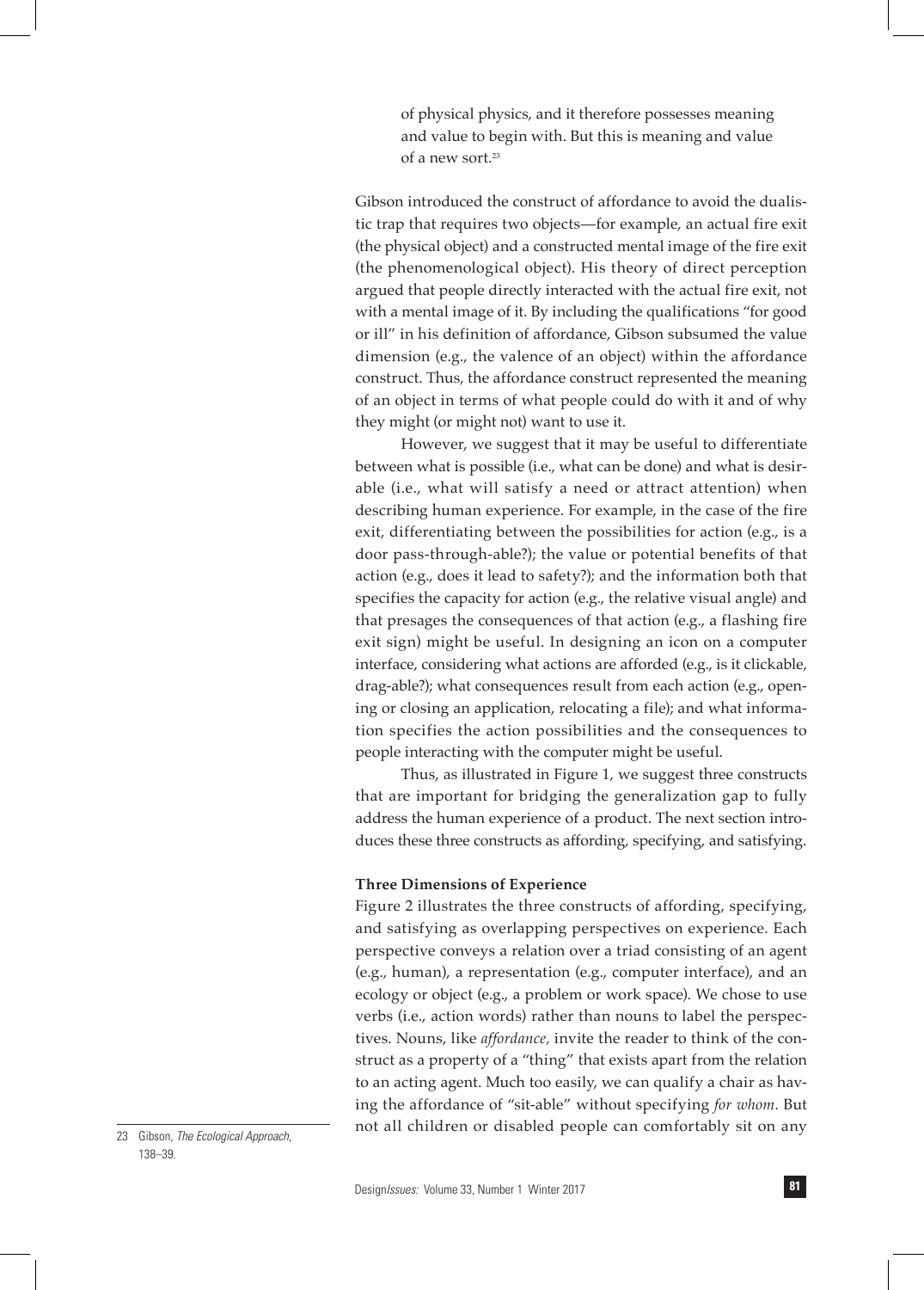Figure 2

Satisfying, specifying, and affording, as three overlapping perspectives across agent, interface/representation, and product/ ecology triads. © John M. Flach.



### **EXPERIENCE**

chair. Thus, the use of verbs makes more explicit the fact that these constructs refer to dynamic constraints associated with the agent–ecology (or subject–object) interaction, rather than to properties of any of the elements.<sup>24</sup> In the remainder of this section we elaborate on each of these three perspectives and discuss each with respect to two examples: a fire exit and the safe landing of an airplane (a situation that has been analyzed extensively in theory and experiment).

#### *Affording*

The construct of *affording* is intended to draw attention to relations that constrain action possibilities. This use is slightly different than Gibson's *affordance* because it does not differentiate between the possibilities as either "for good or for ill." Simply, the affording construct refers to possible actions, such as whether passing through an exit is possible, given its size and orientation, relative to the size and locomotion capabilities of an actor (e.g., in a wheel chair). These possibilities are "grounded" by constraints on action (e.g., size, mode of locomotion). Their description is given in terms that express the relationship (e.g., the width of the exit as  $20\%$ broader than an adult human), not in abstracted agent-independent terms, like centimeters or inches.

For example, in describing the control of a vehicle's approach to an obstacle, the situation might be described in relation to constraints on braking and maneuvering capabilities in a way that can be coupled with both information (e.g., optical flow, as in its angular extent and rate of change) and values (e.g., the desire to avoid a collision or achieve soft contact).25 Given a passage through a gap or up a stairway, the space might be described in

- 24 John M. Flach and Matthew R. H. Smith, "Right Strategy, Wrong Tactic," *Ecological Psychology* 12 (2000): 43–51.
- 25 Brett R. Fajen, "Calibration, Information, and Control Strategies for Braking to Avoid Collision," *Journal of Experimental Psychology: Human Perception and Performance* 31 (2005): 480–501. See also John M. Flach, Matthew R. H. Smith, Terry Stanard, and Scott Dittman, "Collisions: Getting Them Under Control," in *Theories of Time to Contact,* ed. H. Hecht and G.J.P. Savelsbergh, *Advances in Psychology Series* (Amsterdam: Elsevier, 2004): 67–91.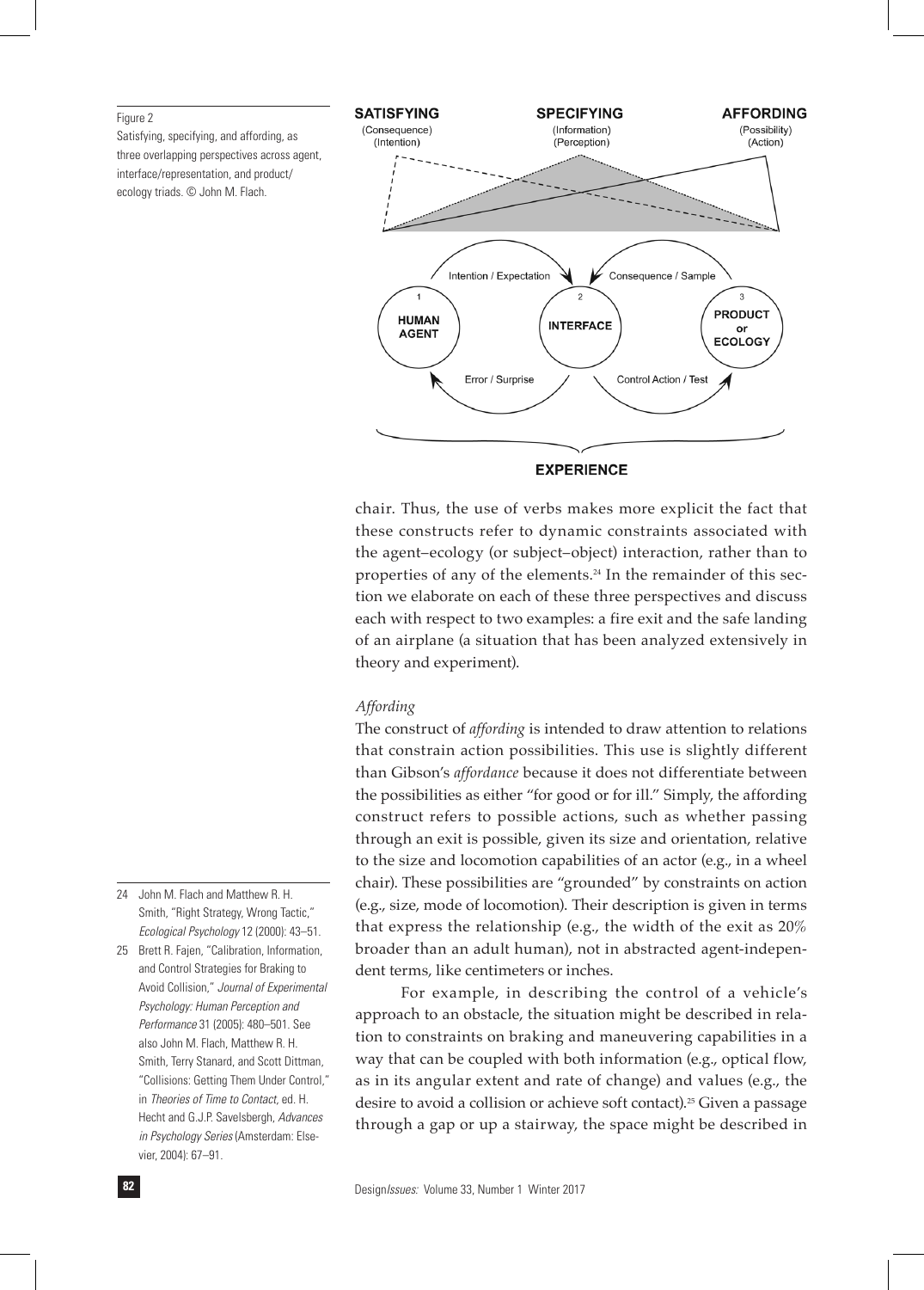

Figure 3

Invariant optical angle relative to the horizon, showing glide capabilities of an aircraft. © John M. Flach.

experience-independent terms (e.g., referencing an observerindependent standard, such as a yardstick). Alternatively, the size can be described in observer-dependent terms (e.g., percent shoulder width or eye height). The use of observer-dependent terms makes the mapping to information (e.g., optical angle or flow) and to value (e.g., effort or ease of passage) much more obvious, leading to greater insight into the experience of the space.<sup>26</sup>

#### *Specifying*

The construct of specifying is intended to draw attention to the constraints on information that are grounded within the interface or representation. For example, in designing a fire escape, the appearance of the door is important: Emergency exits should not be camouflaged. (In times past, they were "hidden" in mental institutions to keep wandering patients from trying to leave, or were decorated in "fashionable," elegant circles with prints of book cabinets.) Specially lit symbols often are required by law in public spaces, so that the exit can be identified as a passage way (affordance) that leads to safety (desirable consequence), even when visibility is reduced by smoke.

Langewiesche elegantly describes the information needed for landing an aircraft safely (see Figure 3). He notes that the visual information available to a pilot about a position on the ground can be described either in terms of Euclidean coordinates (altitude, forward distance) or in terms of angular coordinates (degrees below the horizon). He describes why angular coordinates are preferable with respect to the function of controlling flight:

…it is angle, rather than actual height and distance, that matters. Here is why. In a given ship, of given gliding angle, it is always the same point on the ground you can reach in a glide, regardless of your altitude; the same point,

26 William H. Warren, Jr., "Perceiving Affordances: Visual Guidance of Stair Climbing," *Journal of Experimental Psychology: Human Perception and Performance* 10, no. 5 (1984): 683–703; William H. Warren, Jr., and Suzanne Whang, "Visual Guidance of Walking Through Apertures: Body-Scaled Information for Affordances," *Journal of Experimental Psychology: Human Perception and Performance* 13, no. 3 (1987): 371–83.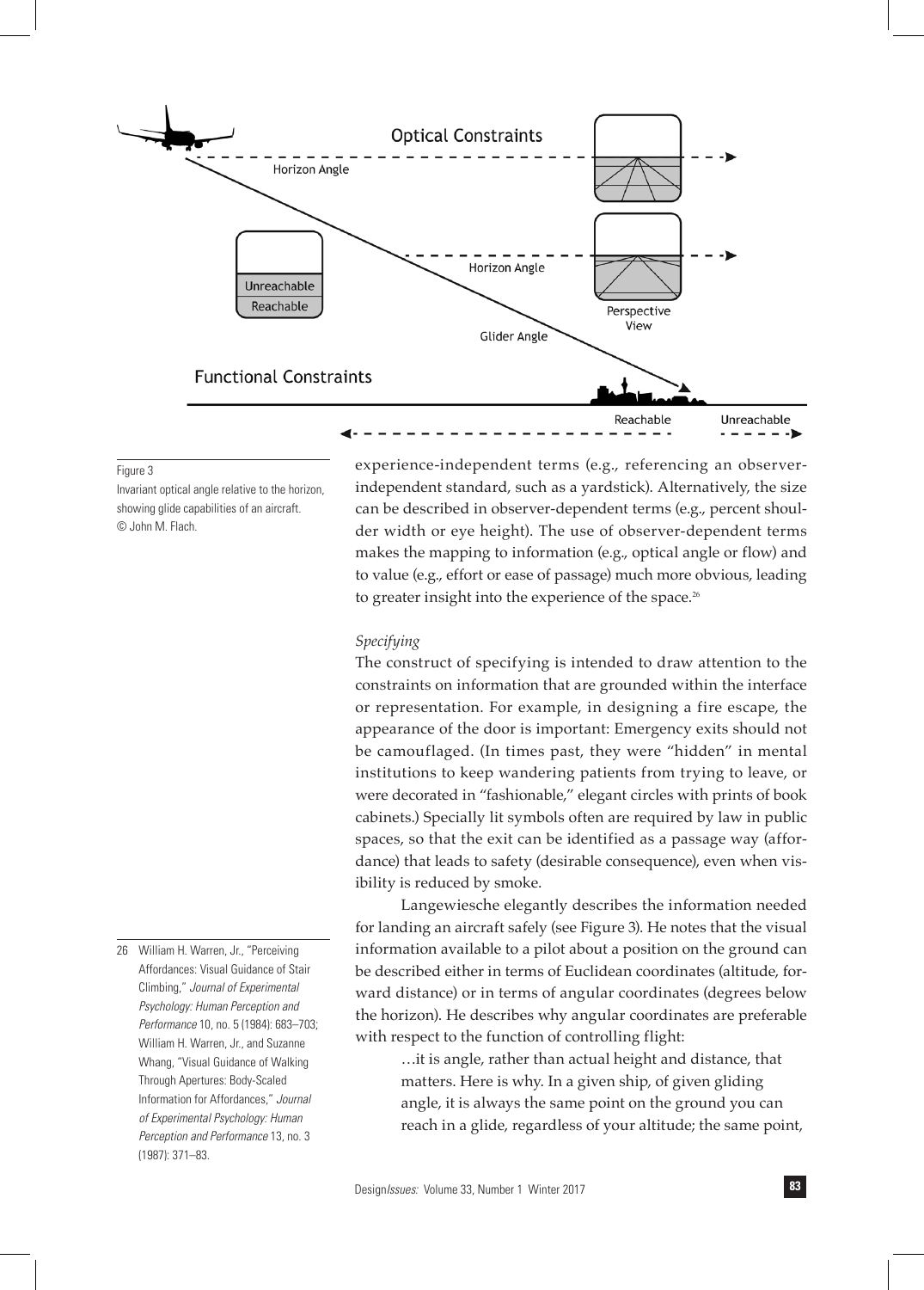that is, in terms of angle-under-the-horizon. Say your ship's gliding angle is 1:5; this means you can in a glide always reach any point that lies 10 degrees under your horizon, or steeper. This statement (true only in still air) must be thoroughly understood.<sup>27</sup>

 And if you have understood what has been explained concerning angular vision, you will also understand this: How far the glide line lies below your horizon is entirely independent of your height; at any height, the glide line is the same distance (angular distance, in terms of degrees) below your horizon. As your height changes in the glide, both the horizon and the glide lines will be at different points on the terrain below you; but the horizon will always be at the same height as your eye; and the glide line will be the same number of degrees below the horizon; and the relation of horizon and glide line will not change.<sup>28</sup>

Langewiesche is describing what Gibson would later refer to as optical structure. That is, a fixed angular distance below the horizon specifies the glide capability of the aircraft (an affordance). This information allows the pilot to directly see or discriminate between positions that are reachable in a glide and positions that are beyond the glide capabilities of the aircraft and so cannot satisfy the goal of safe flight. Langewiesche's descriptions of piloting skills likely were one of the inspirations that led Gibson to imagine the possibility of direct specification of affordances.

Lee later argued that a purely optical property—for example, Tau, which is the optical expansion rate of an object one is approaching, such as the runway—specifies the time it takes to hit the goal (e.g., the runway), without the need for accurate judgment of the Euclidean dimensions of distance and speed.<sup>29</sup>

#### *Satisfying*

The satisfying dimension addresses the value or quality of the consequences of possible actions. One obvious aspect of satisfying is the goal or intention of the designer and/or human agent: To what extent does a design support the functions that the designer intended to provide or that the operator desires? For the fire exit, a door that makes possible a quick and easy passage to safety is "good"; a door that slows movement or that is difficult to pass through is "bad." A long, smooth, dry runway without obstructions allows for a comfortable and safe airplane landing while a rutted, wet surface with cross traffic is much less desirable.

The satisfying dimension draws attention to the quality of an experience relative to the intentions of an agent (e.g., the user or designer). Achieving the functional goals of the system often can

27 Wolfgang Langewiesche, *Stick and Rudder* (New York: McGraw Hill, 1944), 271–72.

29 David N. Lee, "A Theory of Visual Control of Braking Based on Information About Time-to-Collision," *Perception* 5 (1976): 437–59. See also Matthew R. H. Smith, John M. Flach, Scott Dittman, and Terry Stanard, "Monocular Optical Constraints on Collision Control," *Journal of Experimental Psychology: Human Perception & Performance* 27, no. 2 (2001): 395–410; and Terry Stanard, John M. Flach, Matthew R. H. Smith, and Rik Warren, "Learning to Avoid Collisions: A Functional State Space Approach," *Ecological Psychology* 24, no. 4 (2012): 328–60.

<sup>28</sup> Ibid., 273.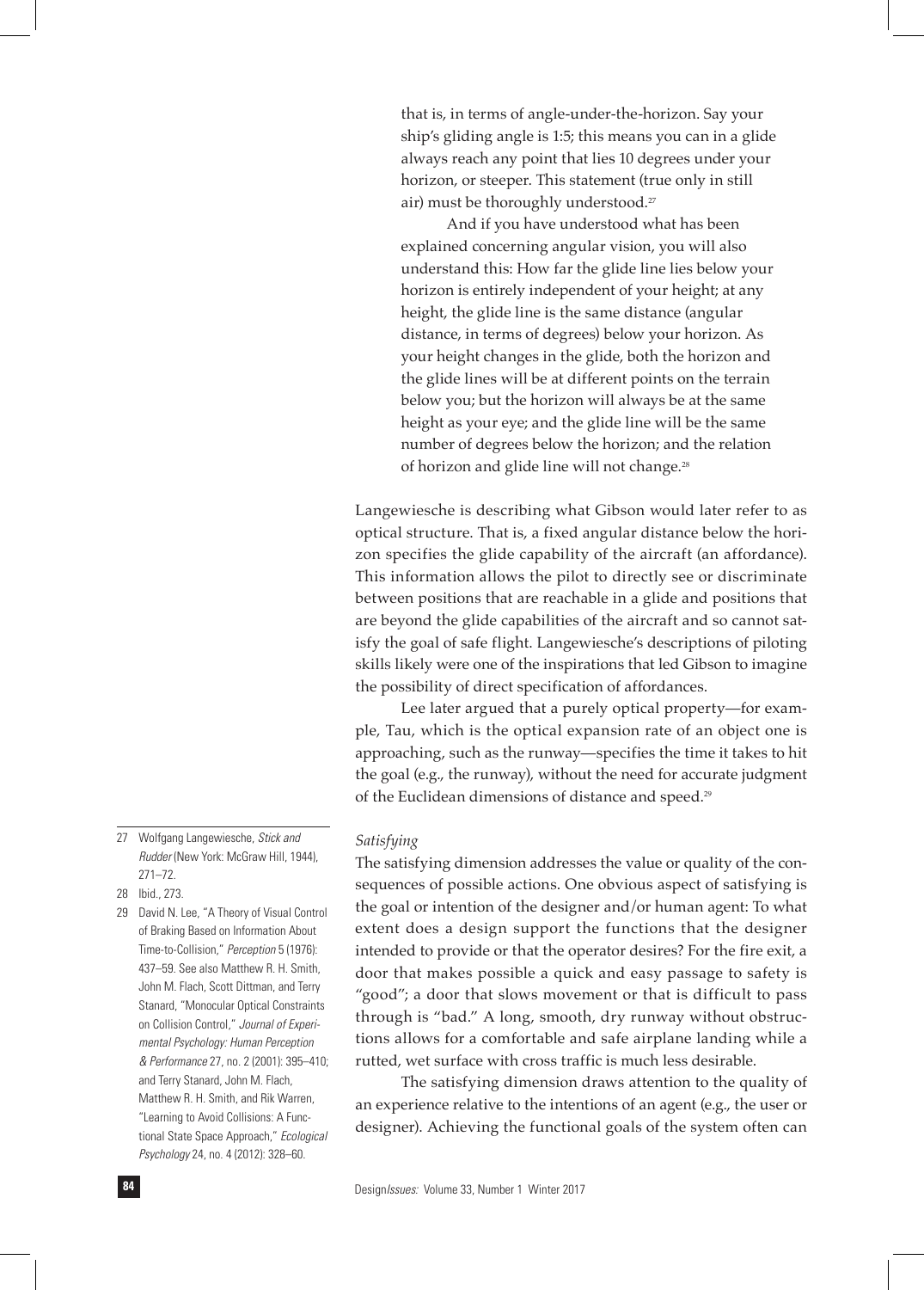be accomplished in multiple ways, and the satisfying dimension provides a basis for judging the relative attractiveness of the various options. This multiplicity raises questions of quality:<sup>30</sup> Is there a best way? Is one solution more efficient, more robust, more resilient, safer, or more elegant than another? The satisfying dimension concerns the criteria associated with any factor that might lead to a preference among the various alternatives.

In cognitive systems, satisfying might be the most important dimension with respect to predicting behavior.<sup>31</sup> For example, aerodynamics determines the possible trajectories a pilot might choose (i.e., what's afforded), and information determines which trajectories will be controllable (i.e., that provide the specific information feedback needed for stable control). Together, these two dimensions determine what the pilot *can* do skillfully, but they are not sufficient to predict what the pilot *will* do. Anticipating what a pilot *will* do requires the consideration of a value system. What is the pilot trying to accomplish? What are the potential payoffs and hazards? What are the pilot's preferences?

In addition to the purely utilitarian values typically associated with function, aesthetic qualities might also affect the quality of experience in terms of satisfying.<sup>32</sup> Research by Damasio suggests that adapting to the demands of everyday life might require cooperation between emotional and logical brain centers, such that emotional centers might shape experience by triggering actions and modulating attention to consequences.<sup>33</sup> Thus, aesthetic qualities might be important in engaging or inspiring people so that they do the things necessary to achieve success in a complex domain. For example, an aesthetic appreciation might be essential in sustaining the effort needed to learn how to fly or to play a musical instrument skillfully.

### *Combining the Three Perspectives for Designing*

The three dimensions nicely align with the what, how, and why questions that recently have gained popularity in design narratives.34 *What* possibilities are afforded, *how* can the possibilities be made apparent to a potential user, and *why* would one possibility be more desirable than another? Figure 4 expands Gaver's twodimensional diagram, illustrating the interactions between affordances and perceptual information to include the satisfying dimension.35 It illustrates how the three dimensions—affording, specifying, and satisfying—combine to determine peoples' abilities to control a system, where control reflects the ability to skillfully take advantage of opportunities and avoid hazards. For example, in the design of a fire exit, this matrix suggests potential directions for improvement.

- 30 Robert Pirsig, *Zen and the Art of Motorcycle Maintenance* (New York: Harper Collins, 1974).
- 31 See, e.g., Flach and Voorhorst, *What Matters;* and Simon Sinek, "Start with Why," https://www.youtube.com/ watch?v=sioZd3AxmnE (accessed July 18, 2016).
- 32 Donald A. Norman, "Emotion & Design: Attractive Things Work Better," *Interactions* 9 no. 4 (2002): 36–42.
- 33 See, e.g. Antonio Damasio, *Descarte's Error: Emotion, Reason, and the Human Brain* (New York: Putnam, 1994).
- 34 Sinek, Start with Why.
- 35 Gaver, "Technology Affordances."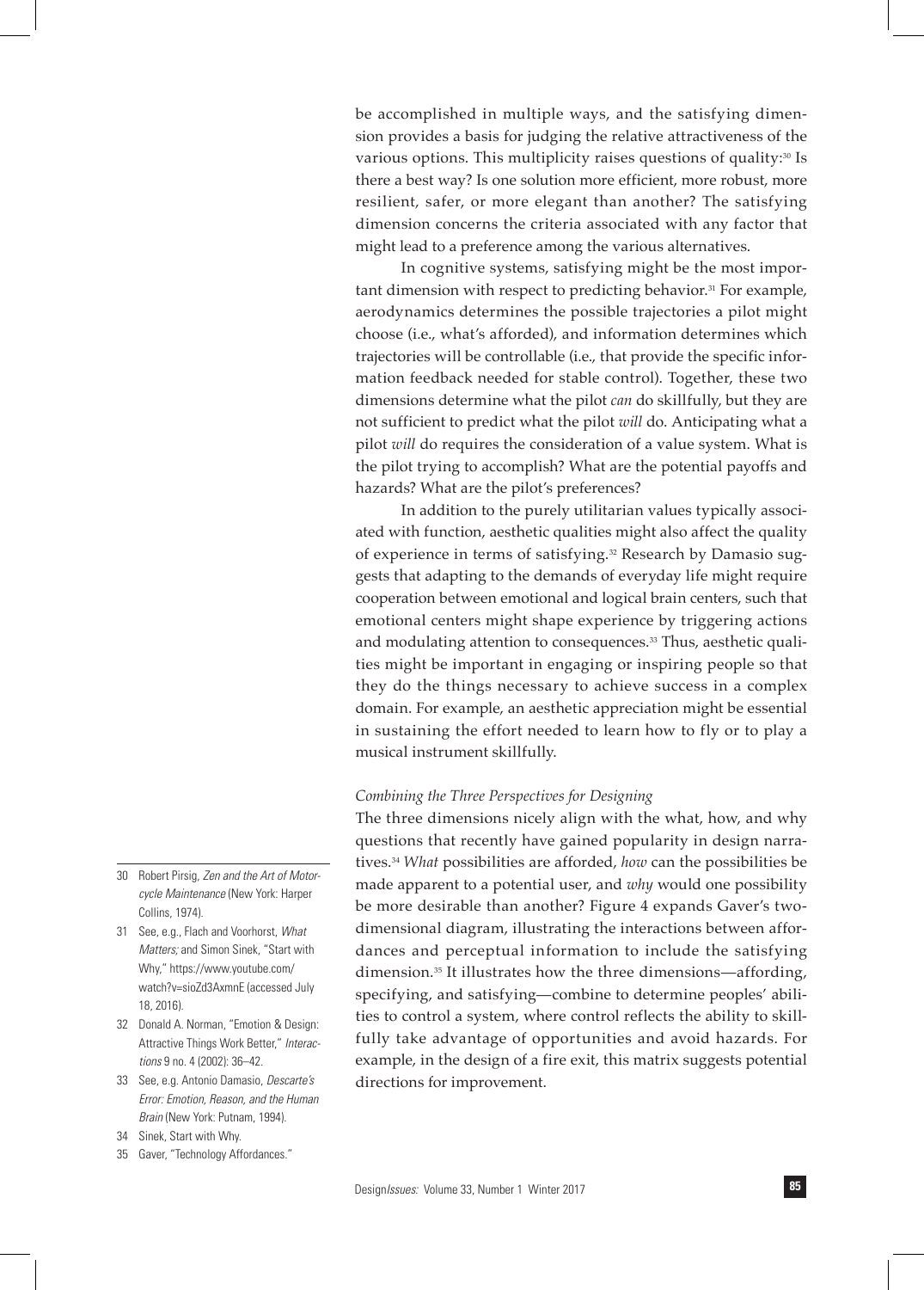Figure 4

Gaver's (1991) Two-Dimensional Matrix expanded to include satisfying dimension. © John M. Flach.



Skilled control requires that the opportunities and the hazards be well specified. For example, an efficient escape requires that people can discriminate between the exits that lead to safety and other potential passages that might lead to increased danger. This goal state is reflected in Cells 1 and 5 of the matrix. The other cells in the matrix suggest potential control problems.

Cells 2 and 6 reflect designs where the representations suggest or specify possibilities that are unattainable (False Opportunities) or where the representations suggest dangers that do not exist (False Hazards). For example, a door that appears to be an exit but that is locked would be a false opportunity; an apparent but ultimately nonfunctioning lock on a passable exit would be a false hazard. False opportunities are likely to frustrate users who try to accomplish things that simply are not possible with the technology that they have. False hazards might intimidate people so that they avoid using the system or might create unnecessary anxieties that interfere with the learning process or the pleasure in using a system.

Cells 3 and 7 reflect designs in which the system opportunities or hazards are not well represented in the interface. In the case of opportunities (Hidden Opportunities), people might be unaware that the capabilities or possibilities exist or they might be unable to skillfully achieve the opportunities because of inadequate feedback. For example, an exit that is disguised as a bookcase or that can't be seen because of smoke would be a hidden opportunity. In the case of hazards (Hidden Hazards), the lack of adequate representation means that the dangers are not well specified. That is, people do not have adequate information to recognize the potential for danger or the adequate feedback to avoid or recover from the danger. Thus, people can be trapped by these hidden dangers—for example, a door that appears to be a fire exit but that actually leads deeper into a burning building.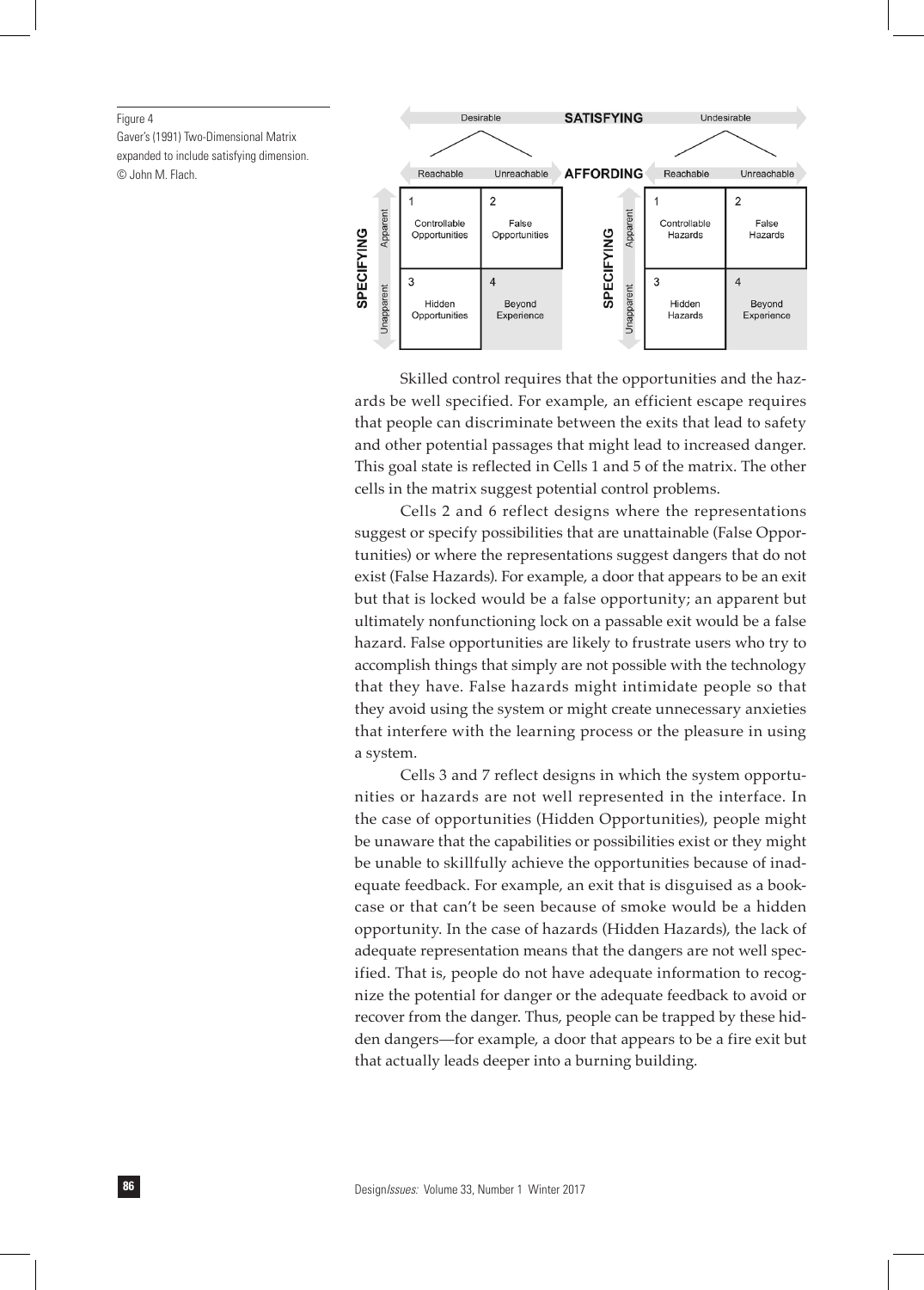Cells 4 and 8 are indicated as being outside a person's possible experience: These cells reflect things that are impossible to do and for which no information is available. Cell 4 reflects a challenge to design in terms of potential but unrealized possibilities; planning to add fire exits where there were none is one example. Note that to realize this potential, the design must both afford exiting and provide information to specify it. Cell 8 reflects a challenge for designers because they have to recognize that new hazards might be introduced as a function of design innovations. For example, increased automation in aviation systems has resulted in new classes of errors (e.g., mode errors).<sup>36</sup> In the case of exit doors, doors that are activated automatically might lose functionality if power is lost during a fire. Thus, the loss of power creates a new hazard. Is the information required to manually open the exit provided? Anticipating this emergent hazard and then providing the information to discriminate between the automatic and manual modes and to operate the door in both the common (automatic) and rare (manual) modes is a new challenge for designers.

As a final example, consider the design of a drug delivery system. It should be able to deliver the drugs (affording) in safe and effective dosages (satisfying), and it should be clear to the operating nurse how delivery can be effected and what dosage levels are being delivered (specifying). This description provides the extent of the design considerations of 30 years ago, leaving to the nurse the responsibility for administering the proper dosage. Today, however, designers are beginning to go beyond usability to enable shared responsibility for patient safety. For example, can the design help the nurse to discriminate between safe and unsafe dosages? Should it make deliveries of unsafe dosage levels impossible (i.e., eliminate the hazard from the space of possibilities)? Should it at least require extra effort and confirmation (increasing the likelihood that a potential hazard will be apparent)?

Thus, our claim is that fully appreciating human experience in terms of either sensemaking or control requires that all three dimensions be considered. Affording reflects the constraints on action (e.g., the field of possibilities or the process dynamics). Specifying reflects the feedback that is available to control actions and anticipate consequences. Satisfying reflects the underlying value system in terms of functional significance (meaningfulness) or in terms of the criteria for success (e.g., payoff matrix or cost function or emotional satisfaction).

<sup>36</sup> Charles Billings, *Aviation Automation: The Search for a Human-Centered Approach* (Mahwah, NJ: Erlbaum, 1997).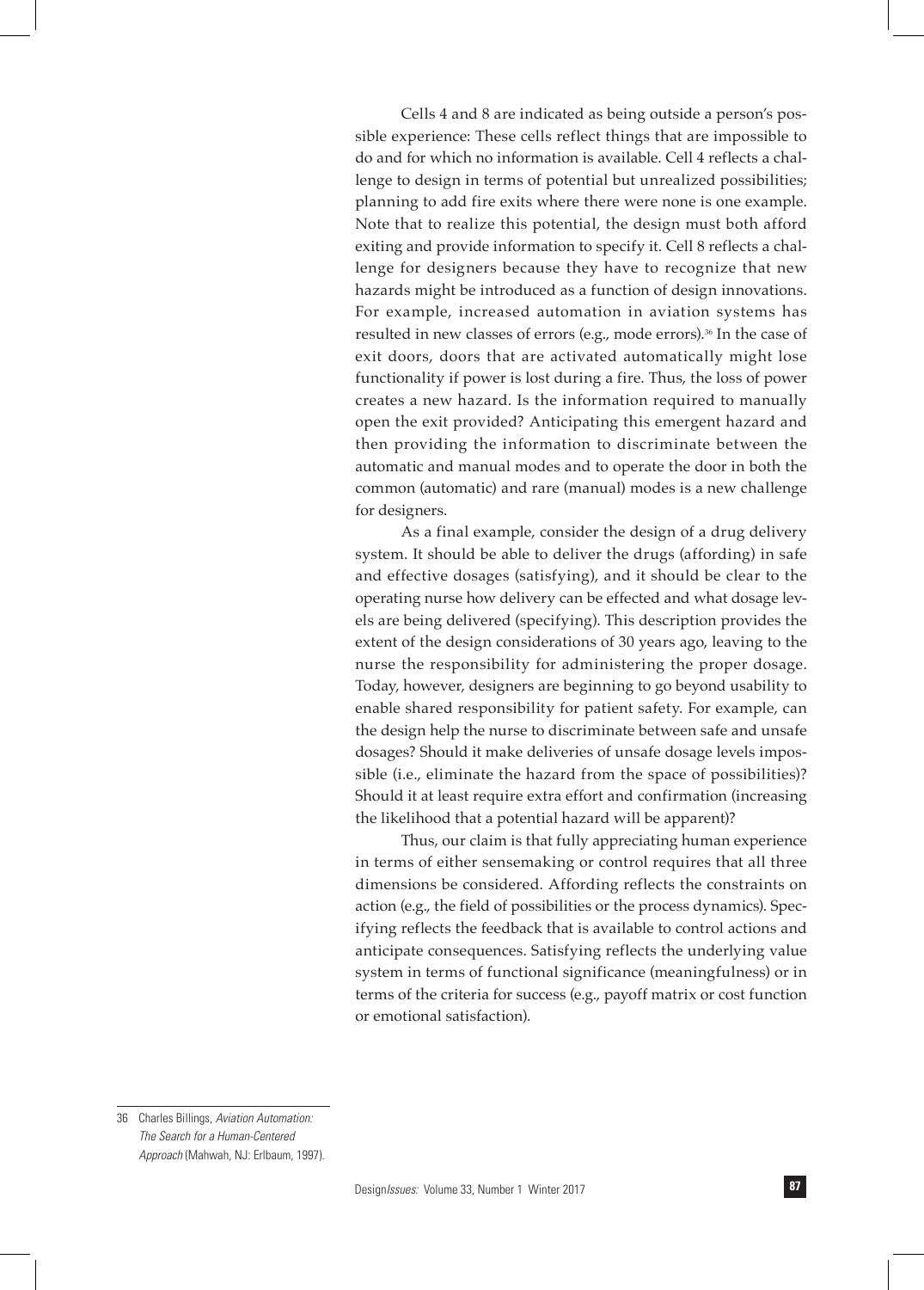# **To Recapitulate: Affordances**

The primary value of the affordance construct was that it brought physical action back into the field of cognitive psychology, which had framed problems of perception and cognition as "logical functions of mind" (i.e., as a symbol processing system), rather than as embodied functions that could enable successful adaptation to complex ecologies. The affordance construct forced scientists and designers to attend to the coupling of perception and action in service of achieving success in a world that includes both physical and logical constraints.

In the design context, confusion arose as the construct of affordance was stretched to cover the constraints not only on action, but also on information and value. However, preserving the distinctions between action constraints, perceptual constraints, and value constraints is valuable for both designers and cognitive scientists. At a theoretical level, these distinctions help to connect the dots between control theory, information theory, semiotics, ecological psychology, and functionalism. At a practical level, these distinctions suggest different categories of analysis and of intervention:

- 1. *Affording: Constraints on action.* What new actions or functions become possible with evolving technologies? What are the new opportunities? What are the new hazards?
- 2. *Specifying: Constraints on information.* How do we repre sent the opportunities/hazards and the possibilities/ capabilities to people so that they can act properly/ skillfully to achieve satisfying results? How do we close the loop (provide feedback) so that people are in control?
- 3. *Satisfying: Constraints on value.* Why are some actions preferred over others? Why are some consequences more desirable than others? Why are some products more attractive than others?

In sum, we propose that the constructs of affording, specifying, and satisfying provide a common ground to facilitate communications between designers and cognitive scientists so that designers can better apply the insights from cognitive science to improve how people experience their products and so that cognitive scientists can gain deeper insights into human experience from evaluations of design successes and failures. In other words, we hope that these constructs help to close the gap between a product-centric view of the world and a human-centric view of the world so that we can better understand and predict how people will experience a product or situation.